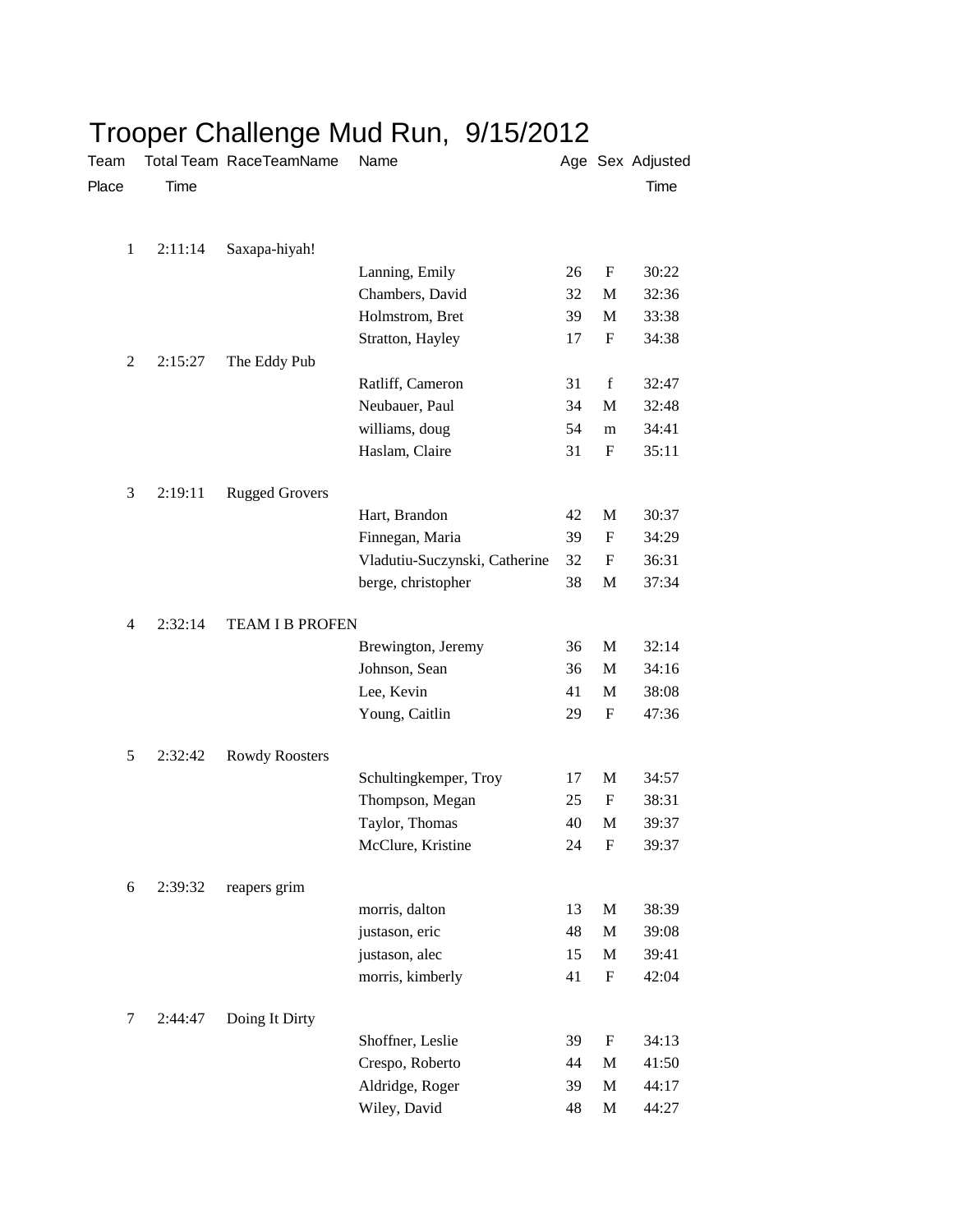| 8  | 2:45:46 | <b>Mud Dogs</b>             |                       |    |                           |       |
|----|---------|-----------------------------|-----------------------|----|---------------------------|-------|
|    |         |                             | Freese, Dave          | 49 | ${\bf M}$                 | 39:38 |
|    |         |                             | Hinson, Shane         | 35 | M                         | 40:14 |
|    |         |                             | Freese, Samantha      | 24 | F                         | 41:54 |
|    |         |                             | Manuszak, Diane       | 41 | $\mathbf F$               | 44:00 |
| 9  | 2:45:52 | Mud Sweat and Beers         |                       |    |                           |       |
|    |         |                             | wilbur, kenneth       | 35 | M                         | 33:08 |
|    |         |                             | Case, Amber           | 30 | F                         | 42:06 |
|    |         |                             | Tarquini, Maureen     | 49 | F                         | 45:19 |
|    |         |                             | Ovanna, William       | 44 | M                         | 45:19 |
| 10 | 2:49:33 | <b>Runnin Dirty</b>         |                       |    |                           |       |
|    |         |                             | Kelly, Glen           | 36 | М                         | 41:54 |
|    |         |                             | Ashley, Jeremy        | 33 | M                         | 42:19 |
|    |         |                             | Kronbergs, Kevin      | 38 | M                         | 42:28 |
|    |         |                             | lambeth, anitra       | 37 | F                         | 42:52 |
| 11 | 2:51:07 | <b>Muddy Buddies</b>        |                       |    |                           |       |
|    |         |                             | Andrews, Dail         | 13 | М                         | 38:46 |
|    |         |                             | Logan, Kyle           | 39 | M                         | 40:59 |
|    |         |                             | Sutton, Brooks        | 30 | М                         | 45:28 |
|    |         |                             | Sutton, Crystal       | 28 | F                         | 45:54 |
| 12 | 2:55:01 | Eve's Muddy Crew (EMC)      |                       |    |                           |       |
|    |         |                             | Martinez-Blat, Jorge  | 20 | M                         | 38:50 |
|    |         |                             | bouchon, abby         | 21 | $\mathbf f$               | 45:23 |
|    |         |                             | Balta, Ana            | 20 | F                         | 45:24 |
|    |         |                             | sherwood, evan        | 19 | M                         | 45:24 |
| 13 | 2:55:17 | Clay Street Mud Munchers    |                       |    |                           |       |
|    |         |                             | Hupman, Mac           | 58 | M                         | 40:18 |
|    |         |                             | Hupman, sonya         | 43 | F                         | 40:18 |
|    |         |                             | Krawczyk, Jack        | 49 | $\mathbf M$               | 46:59 |
|    |         |                             | Foushee Jr, Terry     | 49 | $\mathbf M$               | 47:42 |
| 14 | 2:56:08 | Mud Thugs and Filthy Chicks |                       |    |                           |       |
|    |         |                             | Croniser, Christopher | 37 | M                         | 38:36 |
|    |         |                             | Latham, Will          | 24 | M                         | 41:05 |
|    |         |                             | Howard, Jacob         | 15 | M                         | 41:08 |
|    |         |                             | Saunders, Christy     | 32 | $\boldsymbol{\mathrm{F}}$ | 55:19 |
| 15 | 2:56:29 | The C-Team                  |                       |    |                           |       |
|    |         |                             | House, Myles          | 14 | F                         | 43:55 |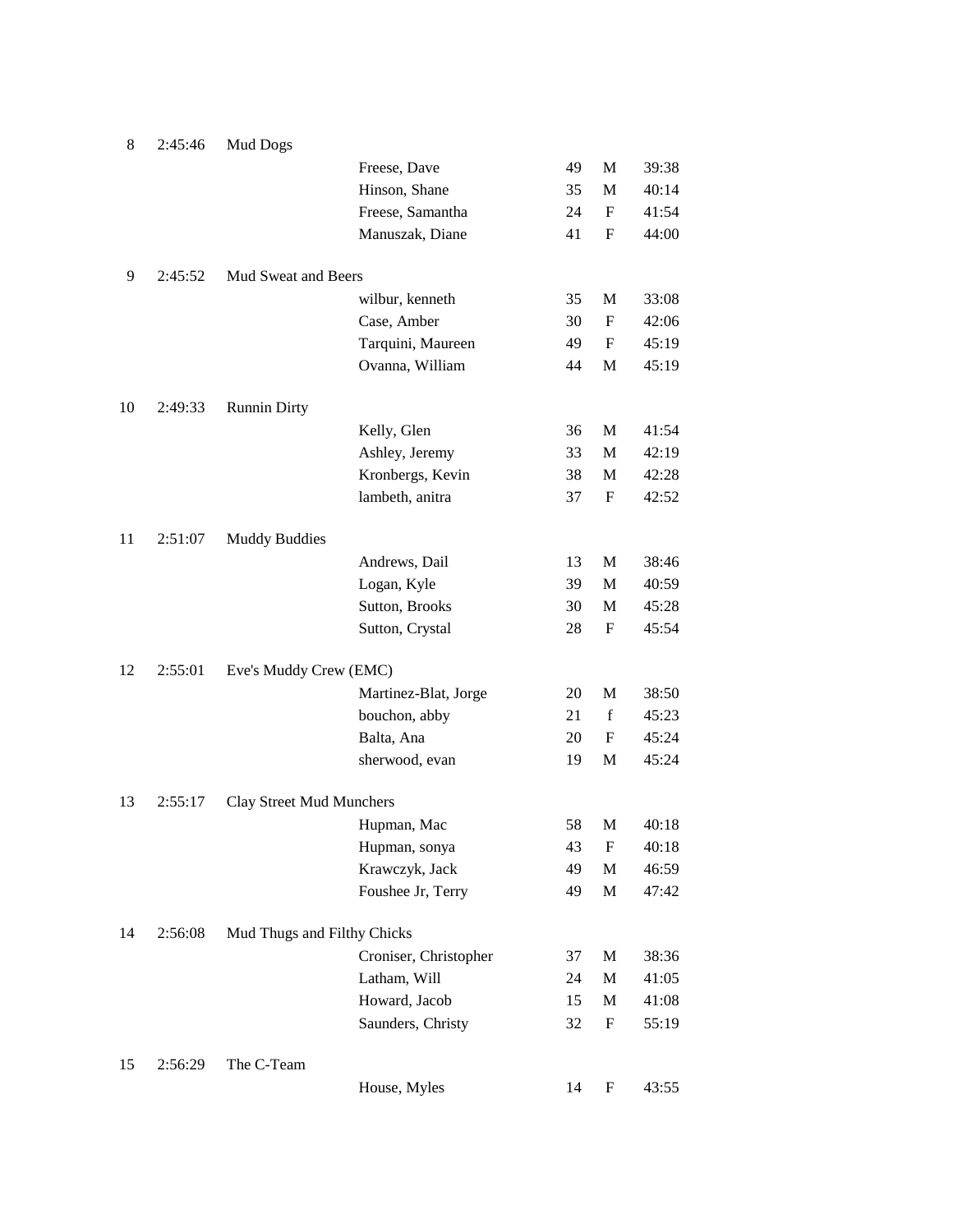|    |         |                      | Young, Nick              | 14 | M                         | 43:58 |
|----|---------|----------------------|--------------------------|----|---------------------------|-------|
|    |         |                      | Truesdell, Meghan        | 38 | $\mathbf{F}$              | 43:58 |
|    |         |                      | house, tara              | 42 | $\mathbf f$               | 44:38 |
|    |         |                      |                          |    |                           |       |
| 16 | 2:57:56 | <b>Honey Badgers</b> |                          |    |                           |       |
|    |         |                      | Osborne, Shane           | 29 | M                         | 43:20 |
|    |         |                      | Nelson, Patrick          | 28 | M                         | 44:46 |
|    |         |                      | Cruz, Lauren             | 25 | $\mathbf F$               | 44:55 |
|    |         |                      | bellavance, jason        | 31 | M                         | 44:55 |
|    |         |                      |                          |    |                           |       |
| 17 | 3:02:29 | Southside Strength   |                          |    |                           |       |
|    |         |                      | Krumper, Jennifer        | 35 | F                         | 34:39 |
|    |         |                      | Solomon, Kim             | 43 | F                         | 49:03 |
|    |         |                      | adams, stephanie         | 42 | F                         | 49:06 |
|    |         |                      | Hart, John               | 47 | $\mathbf{M}$              | 49:41 |
| 18 | 3:03:49 | Mud Butts            |                          |    |                           |       |
|    |         |                      | Fowlkes, Jon             | 37 | M                         | 43:29 |
|    |         |                      | Gwynn, Jesse             | 40 | M                         | 44:26 |
|    |         |                      | Hall, Rebecca            | 33 | F                         | 45:13 |
|    |         |                      | Craver, Terri            | 44 | F                         | 50:41 |
|    |         |                      |                          |    |                           |       |
| 19 | 3:04:52 | Justice League       |                          |    |                           |       |
|    |         |                      | Wells, Aidan             | 14 | M                         | 42:25 |
|    |         |                      | Wells, Tobin             | 41 | m                         | 47:29 |
|    |         |                      | Koehler, Sue             | 43 | F                         | 47:29 |
|    |         |                      | Koehler, Frank           | 45 | M                         | 47:29 |
|    |         |                      |                          |    |                           |       |
| 20 | 3:06:39 | Muck It              |                          |    |                           |       |
|    |         |                      | Richards, Ken            | 39 | M                         | 35:53 |
|    |         |                      | Godwin, Gabriel          | 15 | M                         | 36:12 |
|    |         |                      | Cernoch, Brian           | 40 | M                         | 57:17 |
|    |         |                      | Godwin, Cathreine Godwin | 35 | $\boldsymbol{F}$          | 57:17 |
| 21 | 3:11:15 | Swampfoxxes          |                          |    |                           |       |
|    |         |                      | Blalock, Katie           | 41 | F                         | 44:08 |
|    |         |                      | Thomas, Scott            | 38 | M                         | 48:51 |
|    |         |                      | Cline, Barbara           | 49 | F                         | 48:52 |
|    |         |                      | Duprey, Joe              | 35 | $\mathbf{M}$              | 49:24 |
| 22 | 3:15:23 | Mud Mercenaries      |                          |    |                           |       |
|    |         |                      | Farmer, Erica            | 36 | $\boldsymbol{\mathrm{F}}$ | 46:47 |
|    |         |                      | Helpingstine, Beth       | 50 | $\mathbf F$               | 46:49 |
|    |         |                      | Andersson, Mark          | 37 | M                         | 46:51 |
|    |         |                      | Foster, Amanda           | 27 | F                         | 54:56 |
|    |         |                      |                          |    |                           |       |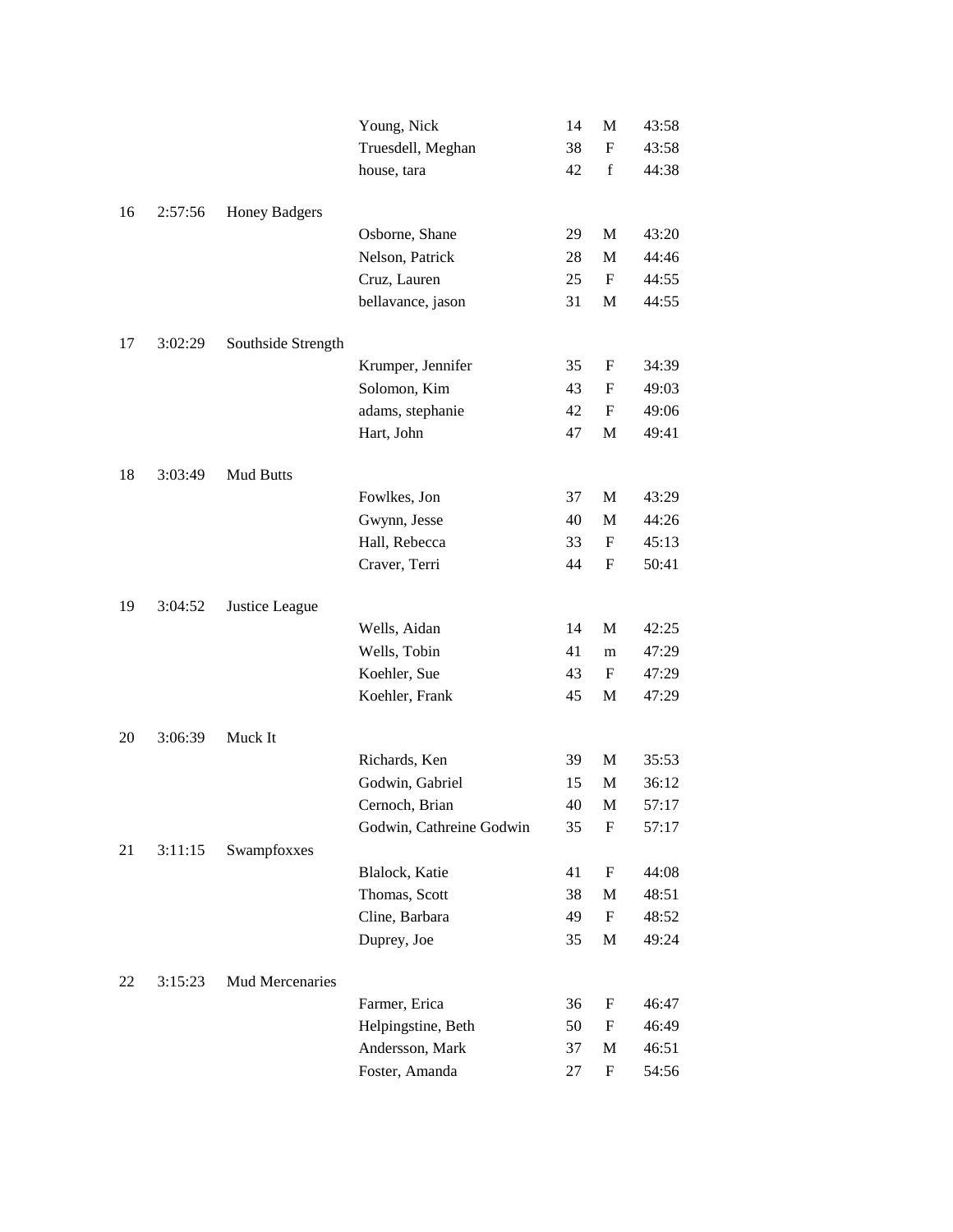| 23 | 3:28:14 | Team Wrangler              |                    |    |                           |         |
|----|---------|----------------------------|--------------------|----|---------------------------|---------|
|    |         |                            | Gann, Eric         | 26 | M                         | 41:51   |
|    |         |                            | Westbrook, Jeremy  | 34 | M                         | 55:20   |
|    |         |                            | Westbrook, Leigh   | 33 | F                         | 55:31   |
|    |         |                            | Daly, Allyson      | 25 | $\boldsymbol{\mathrm{F}}$ | 55:32   |
| 24 | 3:30:39 | <b>Dirty Deputies</b>      |                    |    |                           |         |
|    |         |                            | Spitzley, Jessie   | 22 | F                         | 48:14   |
|    |         |                            | Petrilino, Randi   | 22 | F                         | 48:14   |
|    |         |                            | Prescott, Paige    | 45 | F                         | 54:51   |
|    |         |                            | Scogins, Michael   | 39 | M                         | 59:20   |
| 25 | 3:45:35 | <b>Super Poopers</b>       |                    |    |                           |         |
|    |         |                            | Vecchione, Thomas  | 46 | M                         | 48:55   |
|    |         |                            | Vecchione, Jessica | 42 | F                         | 49:05   |
|    |         |                            | Gonzalez, Javier   | 39 | M                         | 1:03:47 |
|    |         |                            | Gonzalez, Regina   | 35 | F                         | 1:03:48 |
| 26 | 3:46:07 | <b>Infidelity Avengers</b> |                    |    |                           |         |
|    |         |                            | Qualter, Keith     | 40 | M                         | 41:51   |
|    |         |                            | powell, tom        | 46 | m                         | 56:41   |
|    |         |                            | Powell, Becky      | 45 | F                         | 56:41   |
|    |         |                            | Green, Jaclyn      | 33 | F                         | 1:10:54 |
| 27 | 3:46:34 | Runnin amuck               |                    |    |                           |         |
|    |         |                            | wells, jenine      | 28 | F                         | 50:43   |
|    |         |                            | Hartwick, Jeff     | 39 | M                         | 50:47   |
|    |         |                            | Wells, Marcus      | 30 | M                         | 1:02:32 |
|    |         |                            | ODonnell, Eve      | 35 | F                         | 1:02:32 |
| 28 | 3:46:34 | The Dirt Divers            |                    |    |                           |         |
|    |         |                            | toomes, phillip    | 26 | m                         | 34:53   |
|    |         |                            | Hodge, Lacy        | 28 | $\boldsymbol{F}$          | 1:03:53 |
|    |         |                            | Lemonds, Debbie    | 49 | F                         | 1:03:54 |
|    |         |                            | Skinner, Stefanie  | 27 | F                         | 1:03:54 |
| 29 | 3:56:51 | <b>Runny Mud Butts</b>     |                    |    |                           |         |
|    |         |                            | Harding, Hallie    | 33 | F                         | 59:12   |
|    |         |                            | Harding, Charles   | 41 | M                         | 59:12   |
|    |         |                            | Sparks, Bryant     | 35 | M                         | 59:13   |
|    |         |                            | Sparks, Sarah      | 29 | F                         | 59:14   |
| 30 | 4:17:29 | The Don't Get Rights       |                    |    |                           |         |
|    |         |                            | Stevenson, Darrell | 42 | M                         | 1:04:22 |